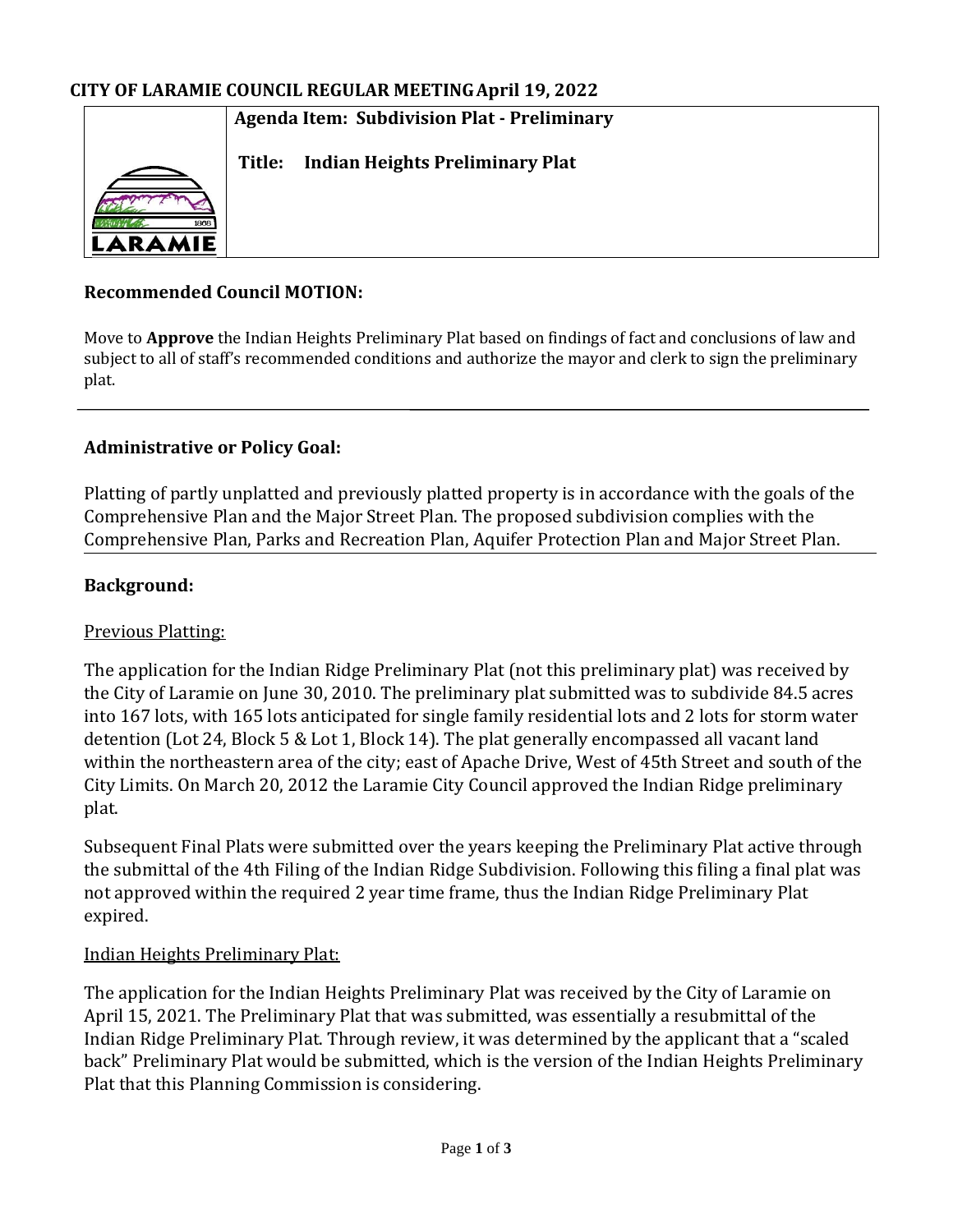The Indian Heights Preliminary Plat consists of 31 Residential Lots found in the R1 Zoning District/APO Zone District, generally located at the north end of Indian Hills Drive. The preliminary plat consists of 4 Blocks and the extension of Indian Hills Drive and 45th Street as well as two new streets; Pueblo Drive and Mohican Drive.

### Planning Commission Background

Planning Commission recommended **approval** of PP-21-02 at the April 11, 2022 meeting with a vote of Aye: 6. Nay: 0. Absent: 1.

## Public Comment

Staff has received one inquiry into the project but the commenter had no specific questions or concerns about the preliminary plat at that time.

# **Legal/Statutory Authority:**

- Laramie Municipal Code: Title 15 (Unified Development Code)
- Wyoming State Statutes Title 15 Cities and Towns, Article 5 Planning
- Wyoming State Statutes Title 15 Cities and Towns, Article 6 Zoning
- Laramie Comprehensive Plan
- Major Street Plan
- Parks and Recreation Master Plan
- Aquifer Protection Plan

### **BUDGET FISCAL INFORMATION:**

#### **REVENUE**

| Source                   | Amount     | Type                                                   |
|--------------------------|------------|--------------------------------------------------------|
|                          |            |                                                        |
|                          |            | Application Fee (Fees based off of the layout & number |
| Fees/Charges for Service |            | \$2,510.00 of lots) and Development Sign               |
| Grant                    |            |                                                        |
| Loan                     |            |                                                        |
| Other                    |            |                                                        |
| Total                    | \$2,510.00 |                                                        |